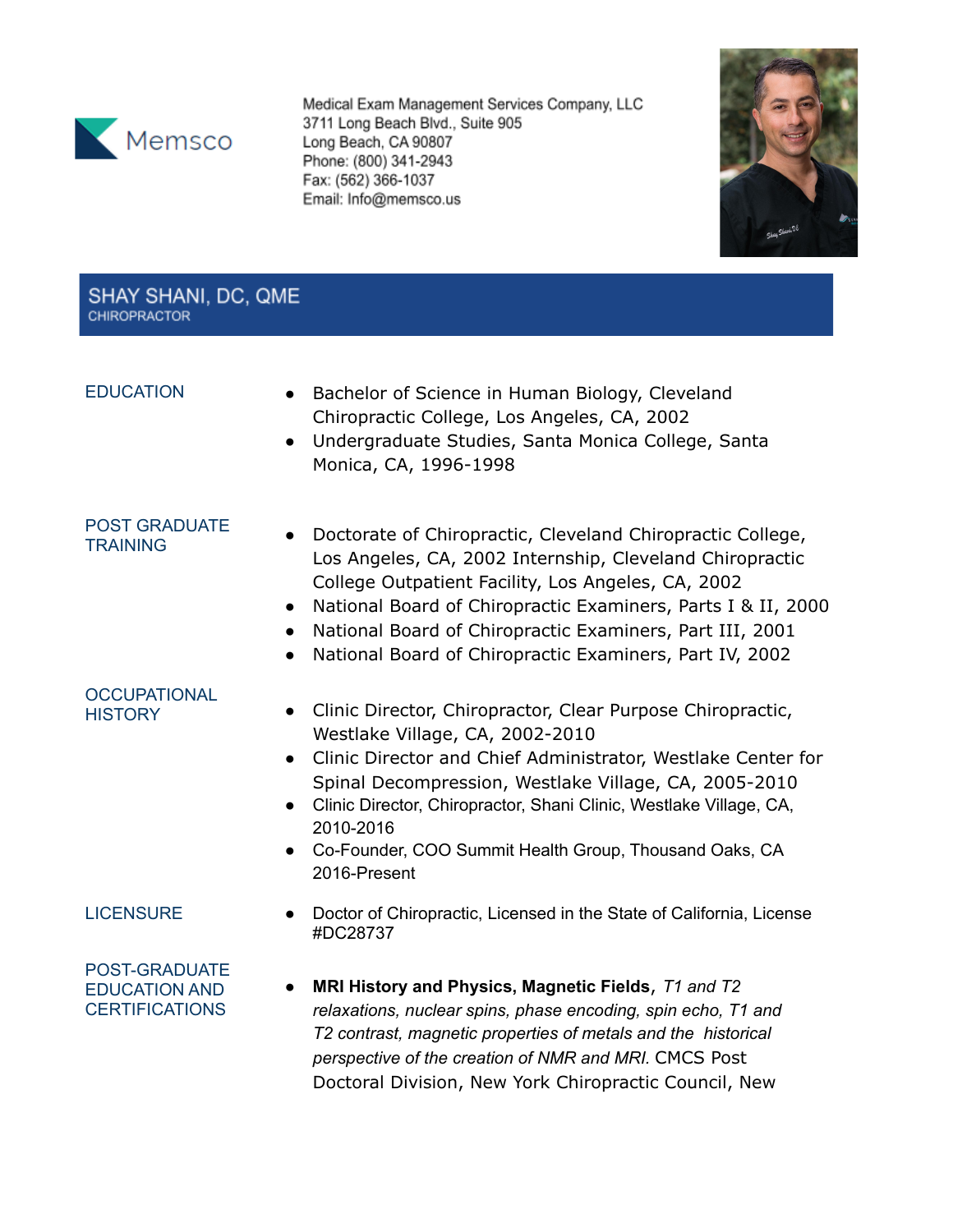Page 2 Shay Shani, DC

## POST-GRADUATE EDUCATION AND **CERTIFICATIONS** (Continued)

York State Department of Education, Board for Chiropractic, Long Island, NY, 2010

- **MRI Spinal Anatomy and Protocols**, *Normal anatomy of axial and sagittal views utilizing T1, T2, 3D gradient and STIR sequences of imaging. Standardized and desired protocols in views and sequencing of MRI examination to create an accurate diagnosis in MRI.* CMCS Post Doctoral Division, New York Chiropractic Council, New York State Department of Education, Board for Chiropractic, Robert Peyster MD, Neuroradiologist, Long Island, NY, 2010
- **MRI Disc Pathology and Spinal Stenosis**, *MRI interpretation of bulged, herniated, protruded, extruded, sequestered and fragmented disc pathologies in etiology and neurological sequelae in relationship to the spinal cord and spinal nerve roots.* CMCS Post Doctoral Division, New York Chiropractic Council, New York State Department of Education, Board for Chiropractic, Robert Peyster MD, Neuroradiologist, Long Island, NY, 2010
- **MRI Spinal Pathology**, *MRI interpretation of bone, intradural, extradural, cord and neural sleeve lesions. Tuberculosis, drop lesions, metastasis, ependymoma, schwanoma and numerous other spinal related tumors and lesions.* CMCS Post Doctoral Division, New York Chiropractic Council, New York State Department of Education, Board for Chiropractic, Robert Peyster MD, Neuroradiologist, Long Island, NY, 2010
- **MRI Methodology of Analysis**, *MRI interpretation sequencing of the cervical, thoracic and lumbar spine inclusive of T1, T2, STIR and 3D gradient studies to ensure the accurate diagnosis of the region visualized.* CMCS Post Doctoral Division, New York Chiropractic Council, New York State Department of Education, Board for Chiropractic, Robert Peyster MD, Neuroradiologist, Long Island, NY, 2010
- **MRI Clinical Application**, *The clinical application of the results of space occupying lesions. Disc and tumor pathologies and the clinical indications of manual and adjustive therapies in the patient with spinal nerve root and spinal cord insult as sequelae.* CMCS Post Doctoral Division, New York Chiropractic Council, New York State Department of Education, Board for Chiropractic, Magdy Shady MD, Neurosurgeon, Long Island, NY, 2010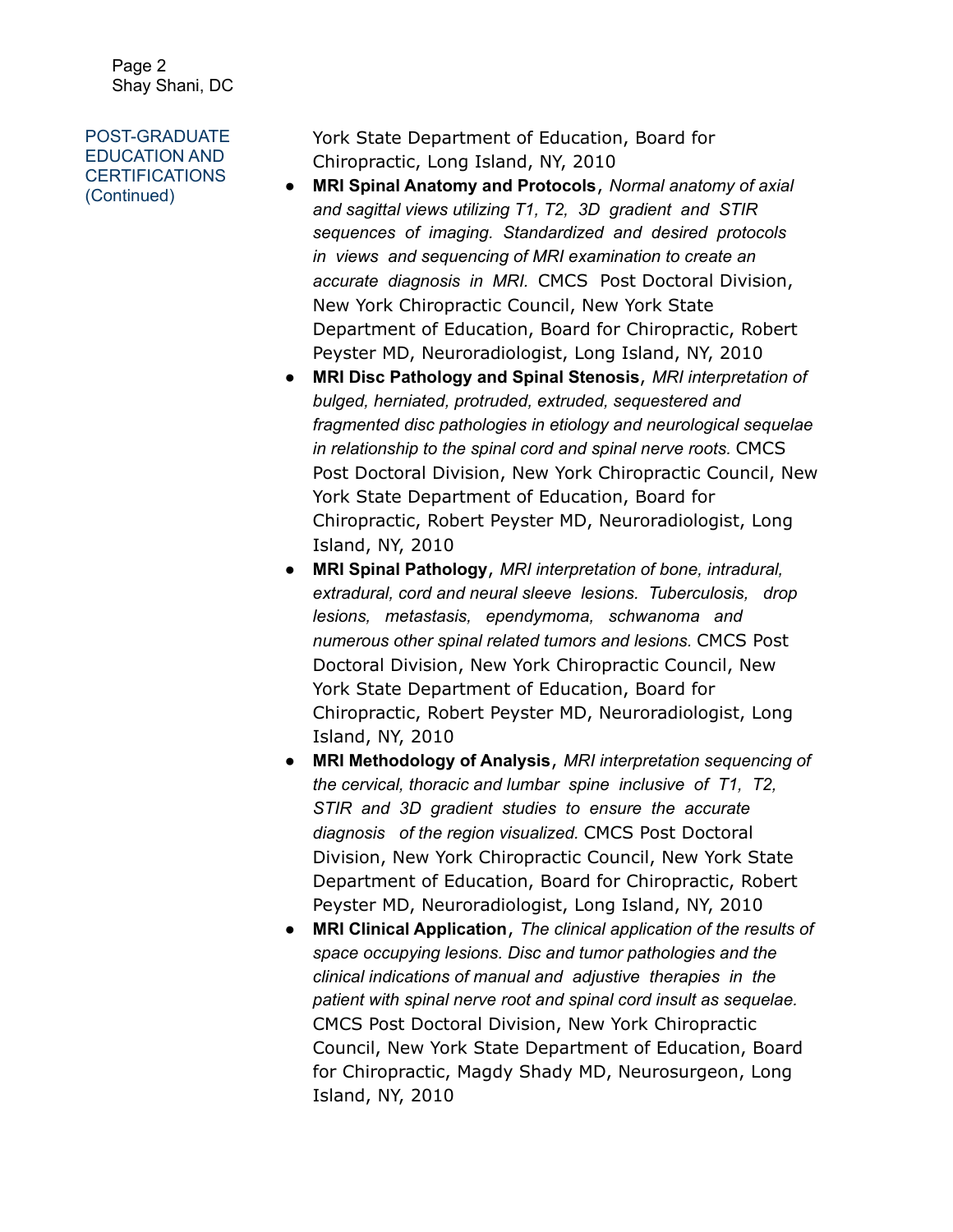Page 3 Shay Shani, DC

POST-GRADUATE EDUCATION AND **CERTIFICATIONS** (Continued)

- **Functional Blood Chemistry Analysis**, *Comprehensive interpretation of lab reports with emphasis on blood sugar disorder and appropriate nutritional support, abnormal thyroid patterns, assessment and management of immune system disorders. Cardiovascular, gastro- intestinal immune access. Auto-Immune Thyroid: Analysis and nutritional management of under-functioning auto-immune thyroid, appropriate lab testing. Latest scientific research abstracts, regarding under-functioning auto-immune thyroid, clinical implantation, and natural support using scientifically guided nutritional strategies.* Apex Energetics, University of Bridgeport, College of Chiropractic, location, 2009
- **Functional Endocrinology**, *Understanding the complex interactions of hormone metabolism, appropriate laboratory test selection and interpretation leading to successful nutritional management using the latest scientific research.* Apex Energetics, University of Bridgeport, College of Chiropractic, location, 2009
- **Neurodiagnostics**, Imaging Protocols and Pathology of the Trauma Patient, *An in-depth understanding of the protocols in triaging and reporting the clinical findings of the trauma patient. Maintaining ethical relationships with the medical-legal community.* CMCS Post Doctoral Division, New York Chiropractic Council, New York State Department of Education Board for Chiropractic, Long Island, NY, 2010
- **Diagnostics, Risk Factors**, Clinical Presentation and Triaging the Trauma Patient, *An extensive understanding of the injured with clinically coordinating the history, physical findings and when to integrate neurodiagnostics. An understanding on how to utilize emergency room records in creating an accurate diagnosis and the significance of "risk factors" in spinal injury.* CMCS Post Doctoral Division, New York Chiropractic Council, New York State Education Department Board for Chiropractic, Long Island, NY, 2010
- **Crash Dynamics and Its Relationship to Causality**, *An extensive understanding of the physics involved in the transference of energy from the bullet car to the target car. This includes G's of force, newtons, gravity, energy, skid marks, crumple zones, spring factors, event data recorder and the graphing of the movement of the vehicle before, during and after*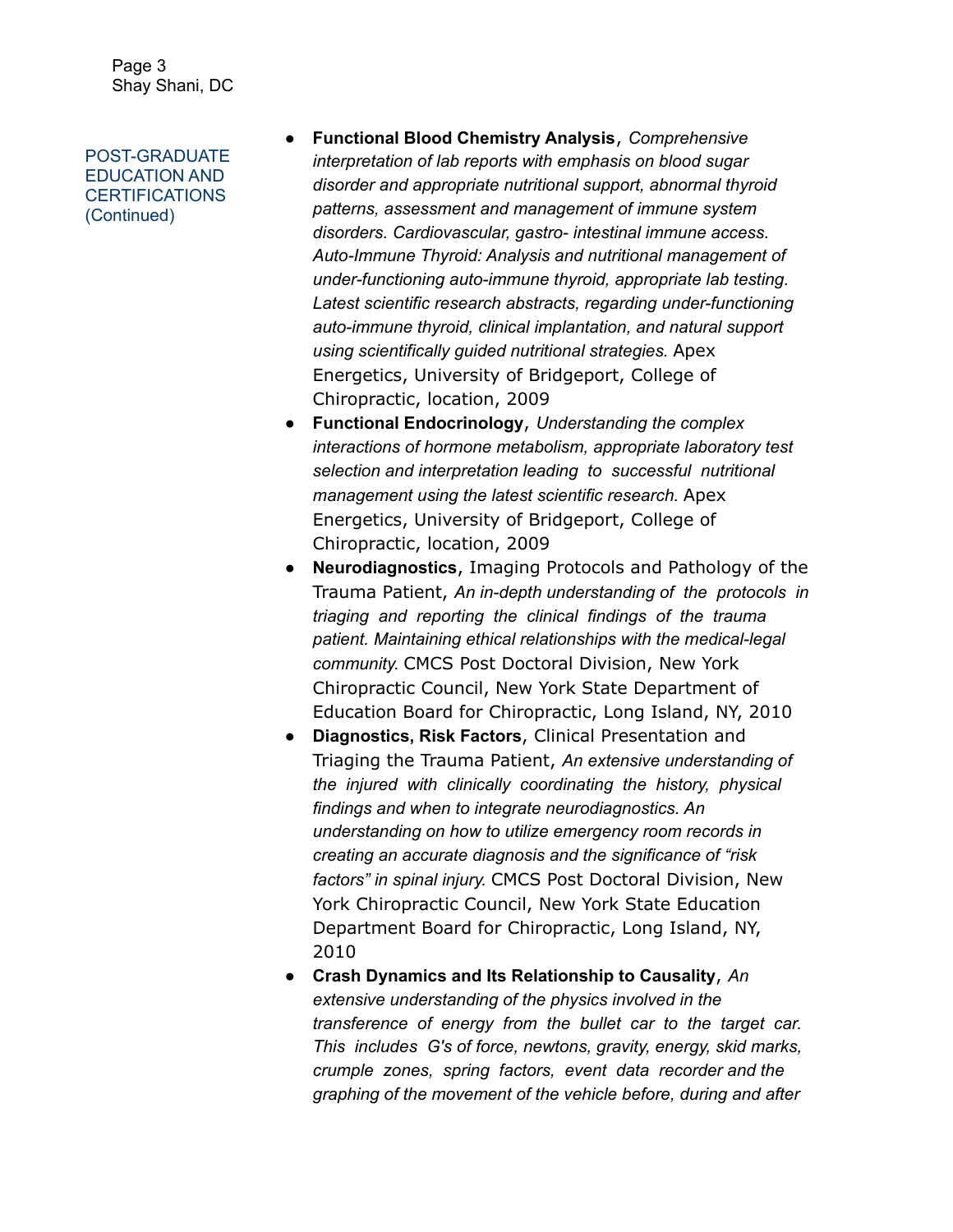Page 4 Shay Shani, DC

POST-GRADUATE EDUCATION AND CERTIFICATIONS (Continued)

*the crash.*

- *Determining the clinical correlation of forces and bodily injury.* CMCS Post Doctoral Division, New York Chiropractic Council, New York State Education Department Board for Chiropractic, Long Island, NY, 2010
- **MRI, Bone Scan and X-Ray Protocols, Physiology and Indications for the Trauma Patient**, *MRI interpretation, physiology, history and clinical indications, bone scan interpretation, physiology and clinical indications, x-ray clinical indications for the trauma patient.* CMCS Post Doctoral Division, New York Chiropractic Council, New York State Education Department Board for Chiropractic, Long Island, NY, 2010
- **Neurodiagnostic Testing Protocols, Physiology and Indications for the Trauma Patient**, *Electromyography (EMG), Nerve Conduction Velocity (NCV), Somato Sensory Evoked Potential (SSEP), Visual Evoked Potential (VEP), Brain Stem Auditory Evoked Potential (BAER) and Visual-Electronystagmosgraphy (V-ENG) interpretation, protocols and clinical indications for the trauma patient.* CMCS Post Doctoral Division, New York Chiropractic Council, New York State Education Department, Board for Chiropractic, Long Island, NY, 2010
- **Documentation and Reporting for the Trauma Victim**, *Understanding the necessity for accurate documentation and diagnosis utilizing the ICD-9 and the CPT to accurately describe the injury through diagnosis. Understanding and utilizing state regulations on reimbursement issues pertaining to healthcare.* CMCS Post Doctoral Division, New York Chiropractic Council, New York State Education Department, Board for Chiropractic, Long Island, NY, 2010

● **Documenting Clinically Correlated Bodily Injury to Causality**, *Understanding the necessity for accurate documentation, diagnosis and clinical correlation to the injury when reporting injuries in the medical-legal community. Documenting the kinesiopathology, myopathology, neuropathology, and pathophysiology in both a functional and structural paradigm.* CMCS Post Doctoral Division, New York Chiropractic Council, New York State Education Department, Board for Chiropractic, Long Island, NY, 2010